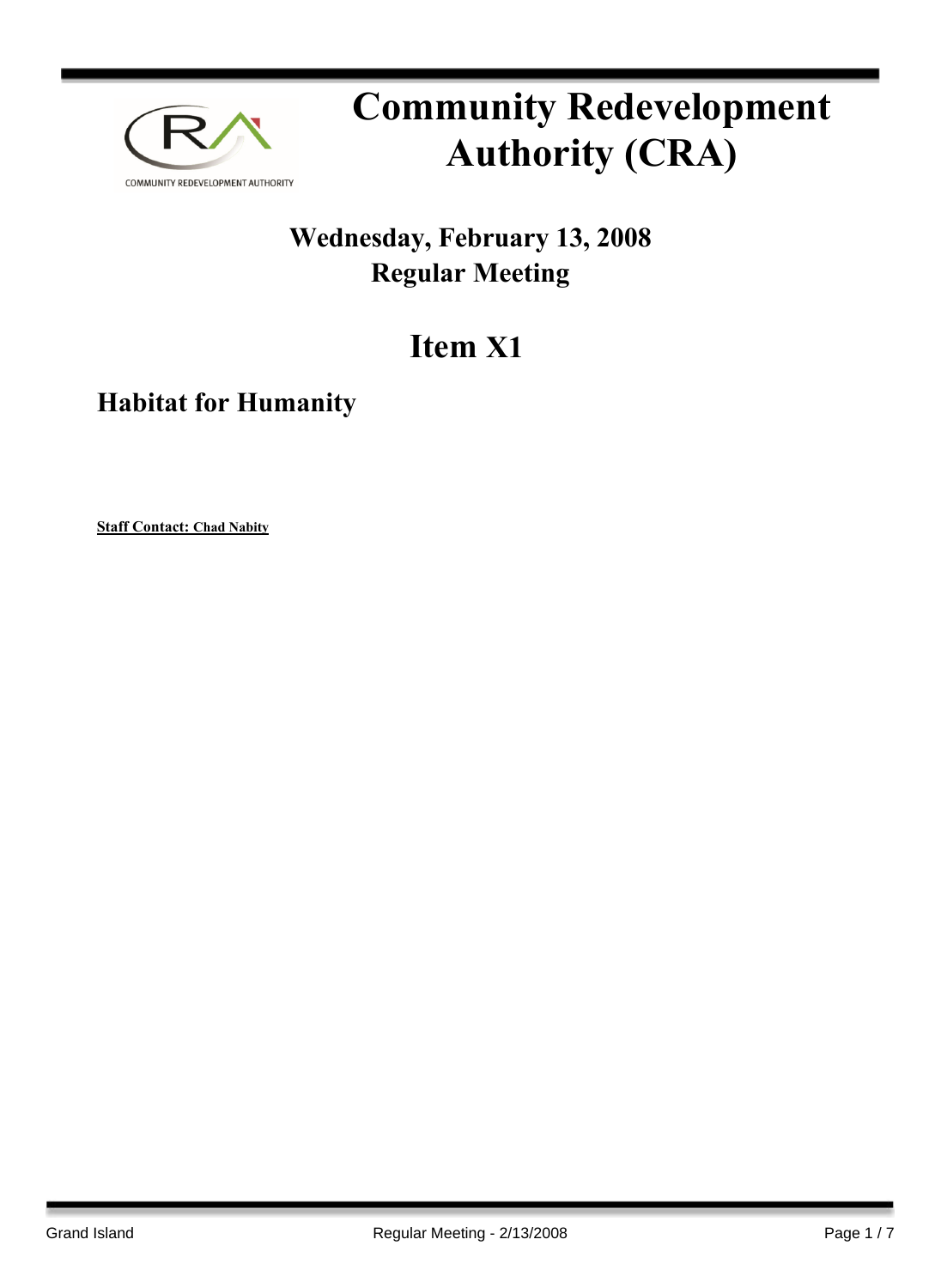February 18, 2008

Dana Jelinek, Executive Director Grand Island Area Habitat for Humanity P.O. Box 1001 Grand Island, NE 68802

#### *Barry Sandstrom Chair*

Re: 1216 N. St. Paul Road in Grand Island Nebraska

*Lee Elliott Tom Gdowski*

Dear Ms. Jelinek

*Glen Murray Sue Pirnie*

*Chad Nabity*

*Director*

In October of 2005 the Grand Island Area Habitat for Humanity and the Community Redevelopment Authority (CRA) of the City of Grand Island entered into a contract for the redevelopment of property at 1216 N. St. Paul Road. The CRA agreed to loan \$3,900 to Habitat for the cost of demolition of the house on the property and to forgive the \$3,900 loan if Habitat built a new house on the property within 5 years. Habitat agreed to build a new house on the lot within the timeframe or to repay the loan.

At the February 13, 2008 meeting of the CRA this contract was reviewed and the board found that a new house had been constructed on the property within the approved timeframe. Per the terms of the agreement the CRA forgives the debt of \$3,900 and directed me to send you a letter to that effect.

It is the sincere hope of the CRA board that we may be able to work with you in this manner again. Feel free to contact me if you think this may be a possibility.

Sincerely,

Chad Nabity, AICP **Director** 

Post Office Box 1968 Grand Island, Nebraska 68802-1968 Phone: 308 385-5240 Fax: 308 385-5423 Email: cnabity@grand-island.com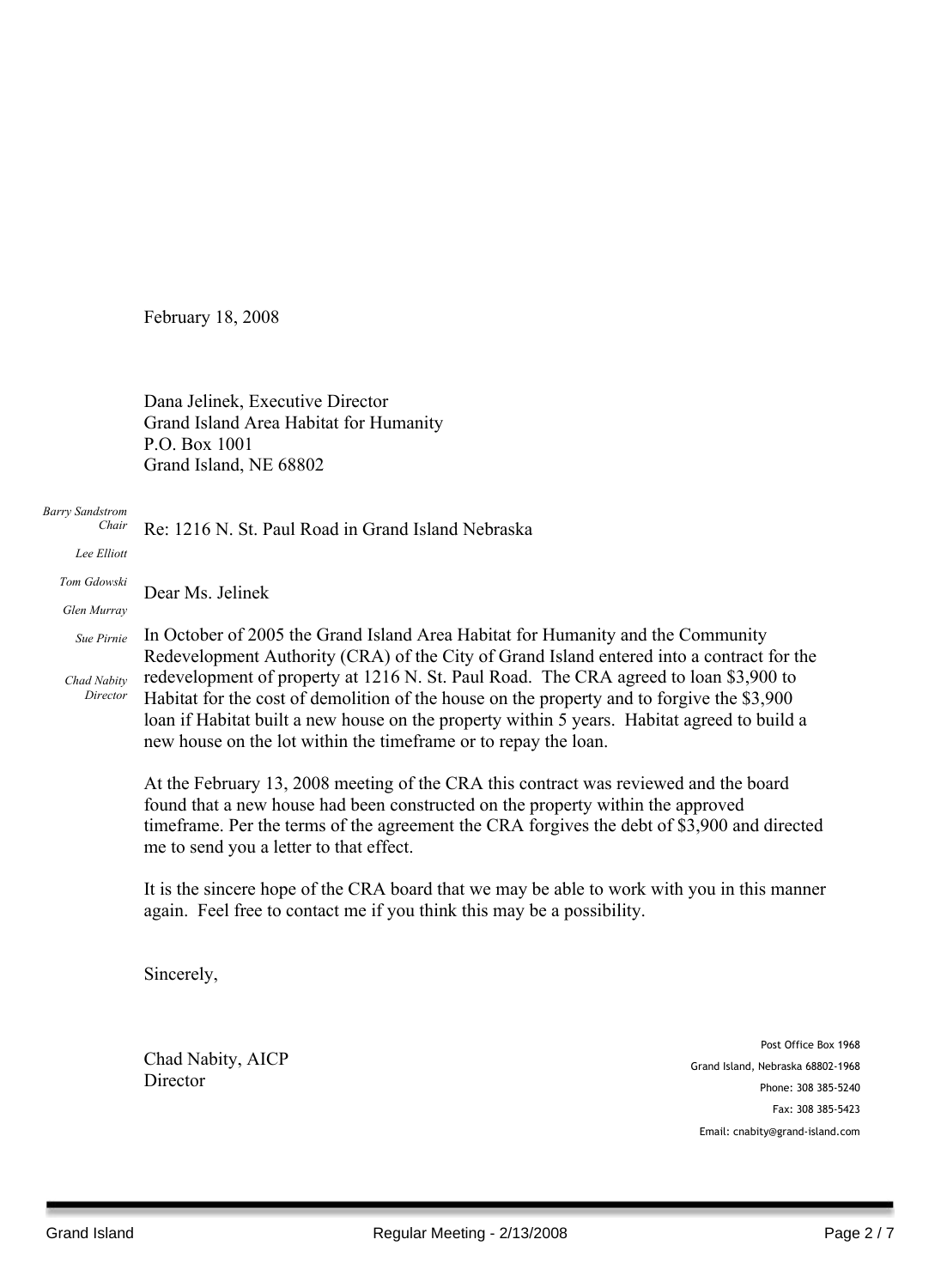#### **INTERLOCAL AGREEMENT**

This Interlocal Agreement, which shall become effective upon the date set forth herein, is made by and between the CITY OF GRAND ISLAND, NEBRASKA, a Municipal Corporation, hereinafter referred to as the "City" and THE COMMUNITY REDEVELOPMENT AUTHORITY OF THE CITY OF GRAND ISLAND NEBRASKA, hereinafter referred to as "CRA", for the implementation of Quiet Zone Improvements, including, but not limited to, the installation of directional/wayside railroad horns in the City.

WHEREAS, it is the in the best interests of the City and the CRA to participate in the Quite Zone Improvements in downtown Grand Island; and

WHEREAS, the City and the CRA wish to enter into such an agreement pursuant to the terms of the Interlocal Cooperation Act, Neb. Rev. Stat., §13-801 through §13-827 as authorized under the laws of the State of Nebraska; and

WHEREAS, the CRA has reviewed this agreement and has passed a Resolution approving the same and authorizing the Chairman thereof to execute this agreement; and

WHEREAS, the City has reviewed this agreement and passed a Resolution approving the same and authorizing the Mayor of the City to execute this agreement.

NOW, THEREFORE, IN CONSIDERATION OF THE MUTUAL COVENANTS CONTAINED HEREIN, each of the parties hereby intend to be bound by this document and agree as follows: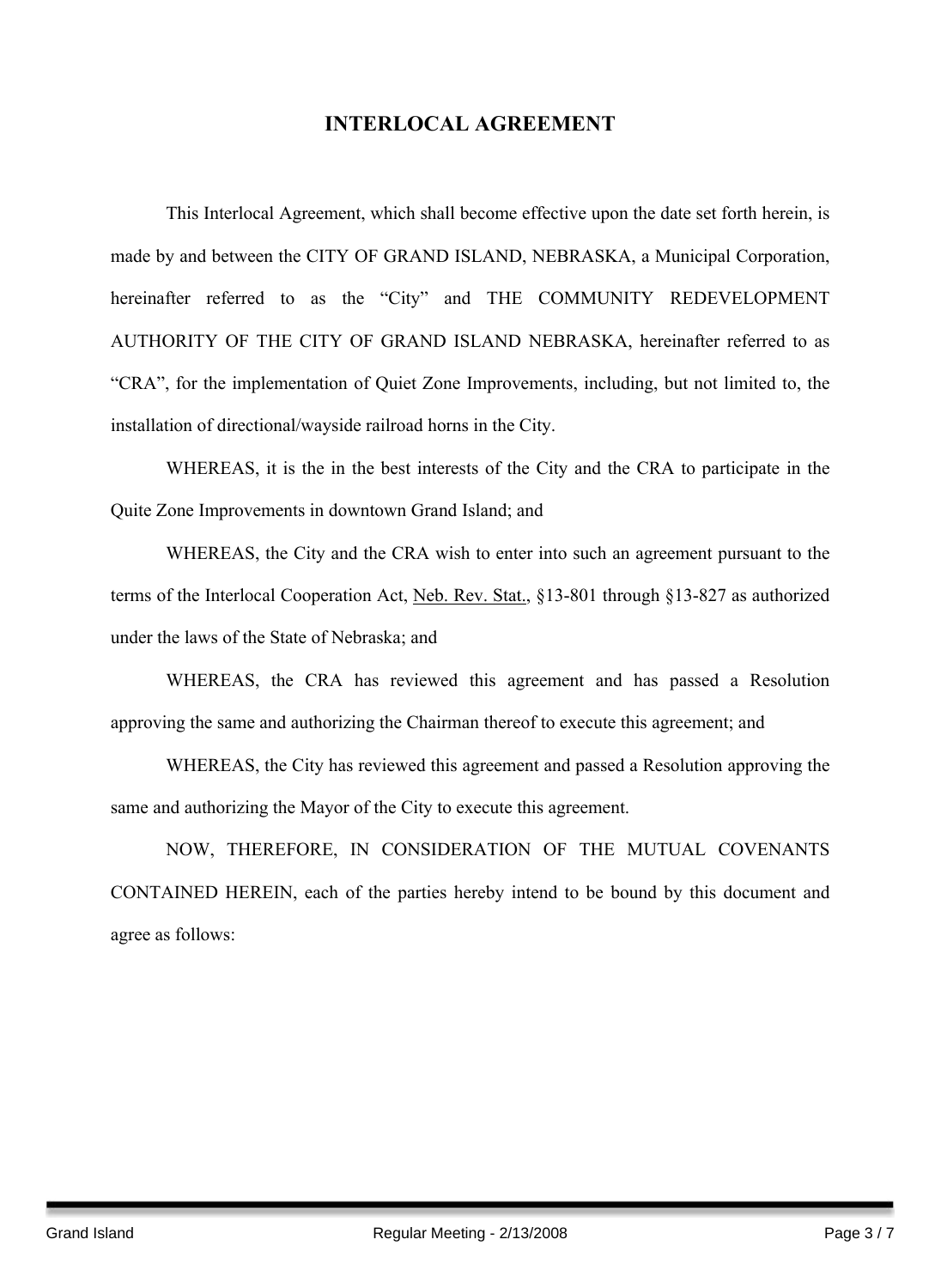#### **GENERAL TERMS**

**I.**

A. Term of Agreement. The term of this agreement shall be perpetual, unless terminated as provided in this document hereafter.

B. Purpose of this Agreement. The purpose of this agreement is to focus and deal with the noise issues associated with the Union Pacific Railroad as it crosses Grand Island through the Community Redevelopment Authority Areas 1, 4 and 6 from Broadwell Avenue on the west to Oak Street on the east, containing six at-grade crossings between the Union Pacific Railroad and Grand Island city streets that are in CRA areas. The six crossings are completely contained within CRA Areas 1, 4 and 6 and all within the City of Grand Island. The areas have been declared blighted and substandard by the Grand Island City Council.

All of the property involved in the redevelopment for these six crossing would be located either within railroad right-of-way or city street right-of-way and used for transportation purposes.

No acquisition of private property will be required to implement this plan. Closure of accesses to private property may be necessary to eliminate the necessity to sound horns at the crossings in some places, these areas being most likely on the south side of the crossings at Elm, Walnut and Oak

CRA Areas 1, 4 and 6 are immediately adjacent to the tracks. The current noise based on the number of trains has been found to be an environmental disincentive to investments in the area.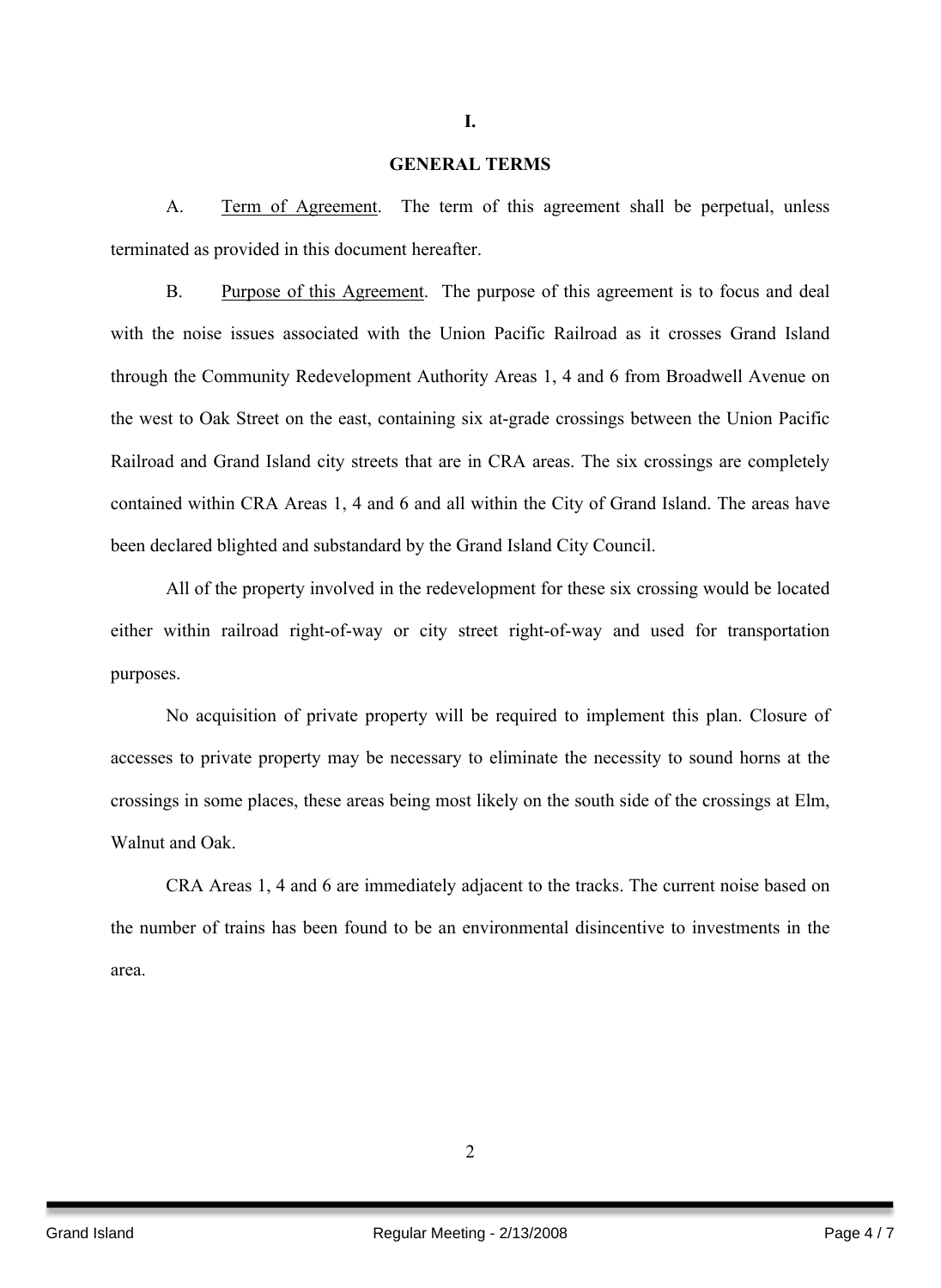The 2004 Comprehensive Plan for the City of Grand Island contains Transportation Objective 8.03.01 which called for the installation of directional railroad horns that direct sound down the street.

The anticipated cost to purchase and install wayside horns is \$33,000.00 for each horn and an additional \$16,500.00 for installation and utilities. Installing a horn on each side of the tracks at a crossing is estimated to cost approximately \$99,000.00. It is anticipated that with the typical installation of the wayside horns, the noise should be reduced to the appropriate decibel level 100 feet from the tracks.

It is further agreed that no horn areas may be possible at some intersections if driveways and other access points of 100 feet away from the crossings and raised medians are installed to discourage people from driving around the crossing arms when they are down. Both parties agree that the cost of creating no horn areas would be less than the cost of purchasing and installing wayside horns, but it has further been found that it would not be possible to use no horn areas at every intersection.

Based upon the current figures and estimates, total cost to purchase and install wayside horns or to create quiet zones where possible, at all six crossings, is \$480,000.00.

#### **II.**

#### **WAYSIDE HORN COMMITTEE**

A. Establishment of Committee. The CRA shall elect two representatives to serve on the Wayside Horn Committee and the City shall also select two people to serve on the Wayside Horn Committee. The Committee shall be responsible for advising the CRA and the City Council of the undertaking of the purpose of the agreement stated above.

3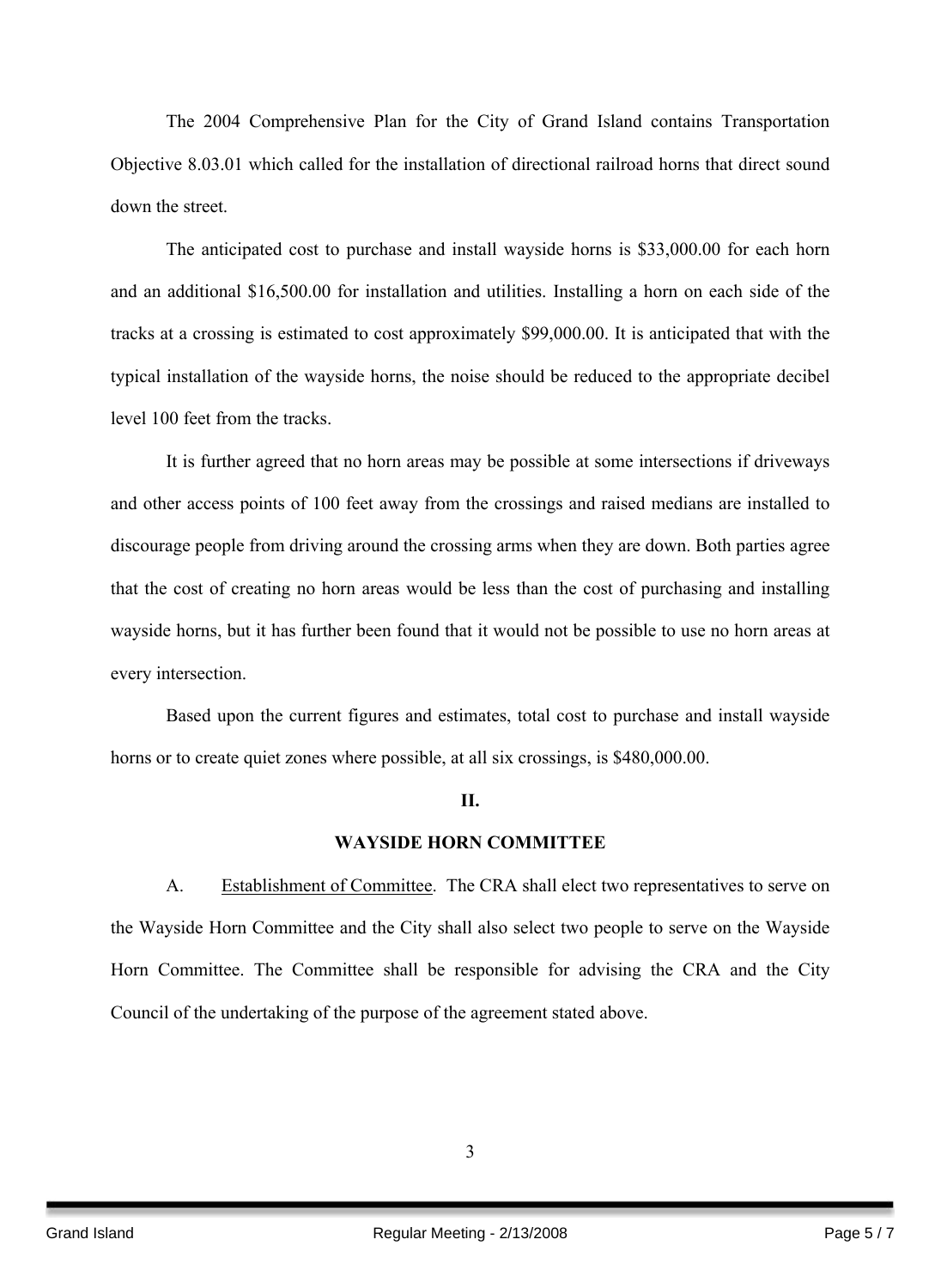B. Committee Responsibilities. The Committee shall be advisory in nature and shall have the responsibility to make recommendations to the governing bodies of the City and the CRA regarding the implementation of the Wayside Horn Program.

C. Legal Entity. There shall be no separate legal entity formed to conduct this cooperative undertaking.

#### **III.**

#### **IMPLEMENTATION**

A. Implementation. The purchase and contracting necessary for implementation of this program shall be conducted by the City of Grand Island pursuant to the City Code and laws of the State of Nebraska.

B. Financing. The CRA agrees to set aside up to \$140,000.00 from the 2008 fiscal year and up to \$100,000.00 for the 2009 fiscal year toward the Quiet Zone Project. The City agrees to set aside funds necessary to complete the implementation of the program. Table 1 outlined below contains the estimated costs and improvements for quiet zones that identified Union Pacific Railroad crossings.

| <b>Estimated Cost Improvements for Quiet Zones at Identified UPRR Crossings</b> |                  |            |                 |                     |                 |  |
|---------------------------------------------------------------------------------|------------------|------------|-----------------|---------------------|-----------------|--|
| <b>Crossing</b>                                                                 |                  |            |                 | <b>Cost With</b>    | <b>Cost Per</b> |  |
| <b>Number</b>                                                                   | <b>Street</b>    |            | <b>Solution</b> | <b>Installation</b> | Crossing        |  |
|                                                                                 |                  | North Side | Wayside Horn    | \$49,500.00         |                 |  |
|                                                                                 | <b>Broadwell</b> | South Side | Wayside Horn    | \$49,500.00         | \$99,000.00     |  |
|                                                                                 |                  | North Side | Wayside Horn    | \$49,500.00         |                 |  |
| 2                                                                               | Lincoln          | South Side | Wayside Horn    | \$49,500.00         | \$99,000.00     |  |
|                                                                                 |                  | North Side | Wayside Horn    | \$49,500.00         |                 |  |
| 3                                                                               | Elm              | South Side | Median          | \$11,000.00         | \$60,500.00     |  |
|                                                                                 |                  | North Side | Wayside Horn    | \$49,500.00         |                 |  |
| $\overline{4}$                                                                  | Walnut           | South Side | Median          | \$11,000.00         | \$60,500.00     |  |
|                                                                                 |                  | North Side | Wayside Horn    | \$49,500.00         |                 |  |
| 5                                                                               | Pine             | South Side | Wayside Horn    | \$49,500.00         | \$99,000.00     |  |
|                                                                                 |                  | North Side | Wayside Horn    | \$49,500.00         |                 |  |
| 6                                                                               | Oak              | South Side | Median          | \$11,000.00         | \$60,500.00     |  |
|                                                                                 |                  |            |                 |                     |                 |  |
| <b>Total</b>                                                                    |                  |            |                 |                     | \$478,500.00    |  |

**Table 1**